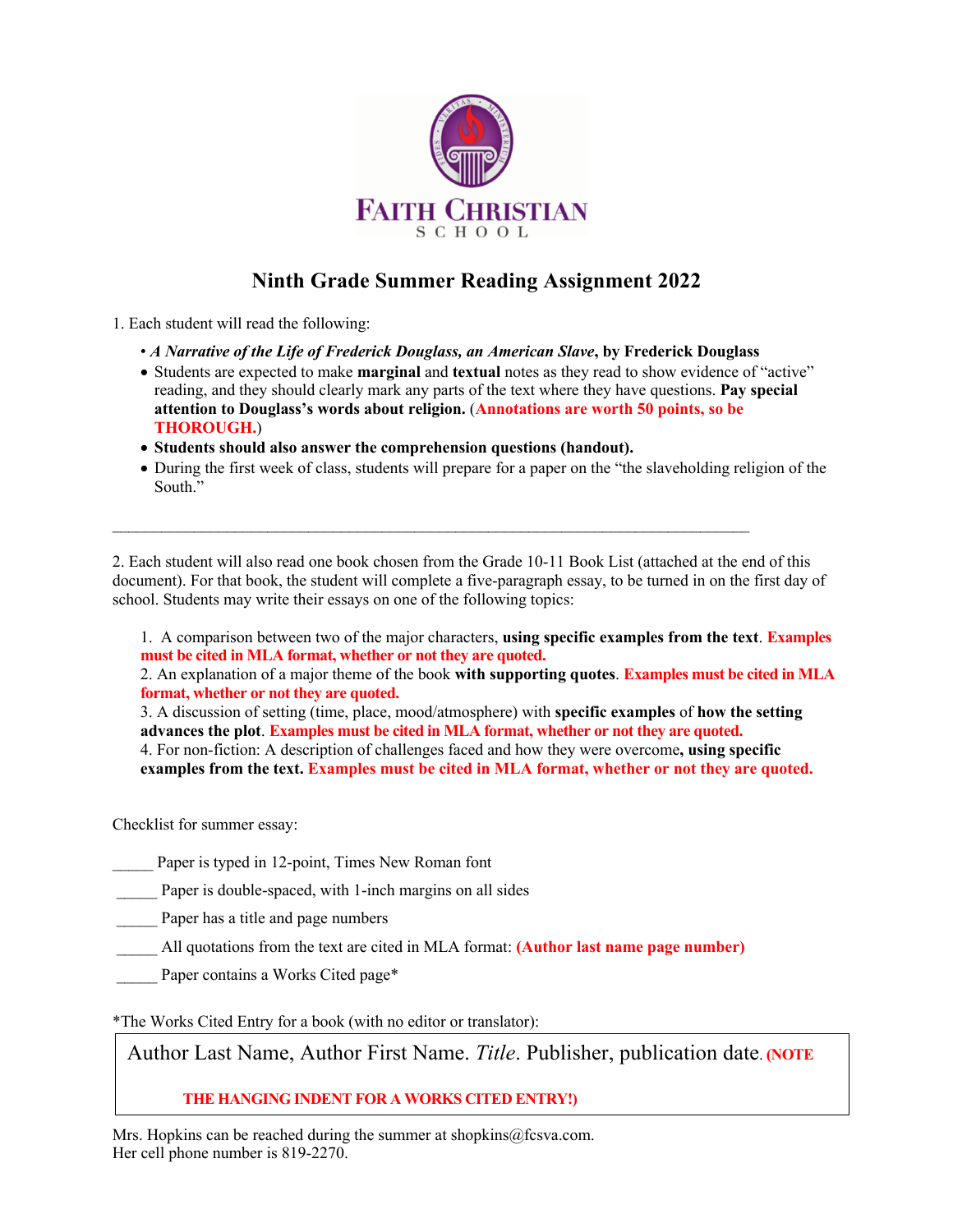Name

## **Rising Ninth Grade Summer Reading Assignment for the required reading of**  *A Narrative of the Life of Frederick Douglass, an American Slave***, by Frederick Douglass**

**Instructions:** As you read each chapter, answer the following questions **IN COMPLETE SENTENCES. CITE the page number for your answers in parentheses. The period goes AFTER the citation (Example**: (24).):

**Chapter 1** 1. What is Frederick's last name at birth?

2. Why would slaveholders want to keep a slave ignorant of the date of his birth?

### **Chapter 2**

Why would a slave whose life on a plantation was very bad fear being sold to a slave-trader?

### **Chapter 3**

What happened to the slave who told Colonel Lloyd the truth about his master?

### **Chapter 4**

What reason does Mr. Gore give for killing Demby the slave?

#### **Chapter 5**

Why did Frederick particularly want to go to Baltimore? \_\_\_\_\_\_\_\_\_\_\_\_\_\_\_\_\_\_\_\_\_\_\_\_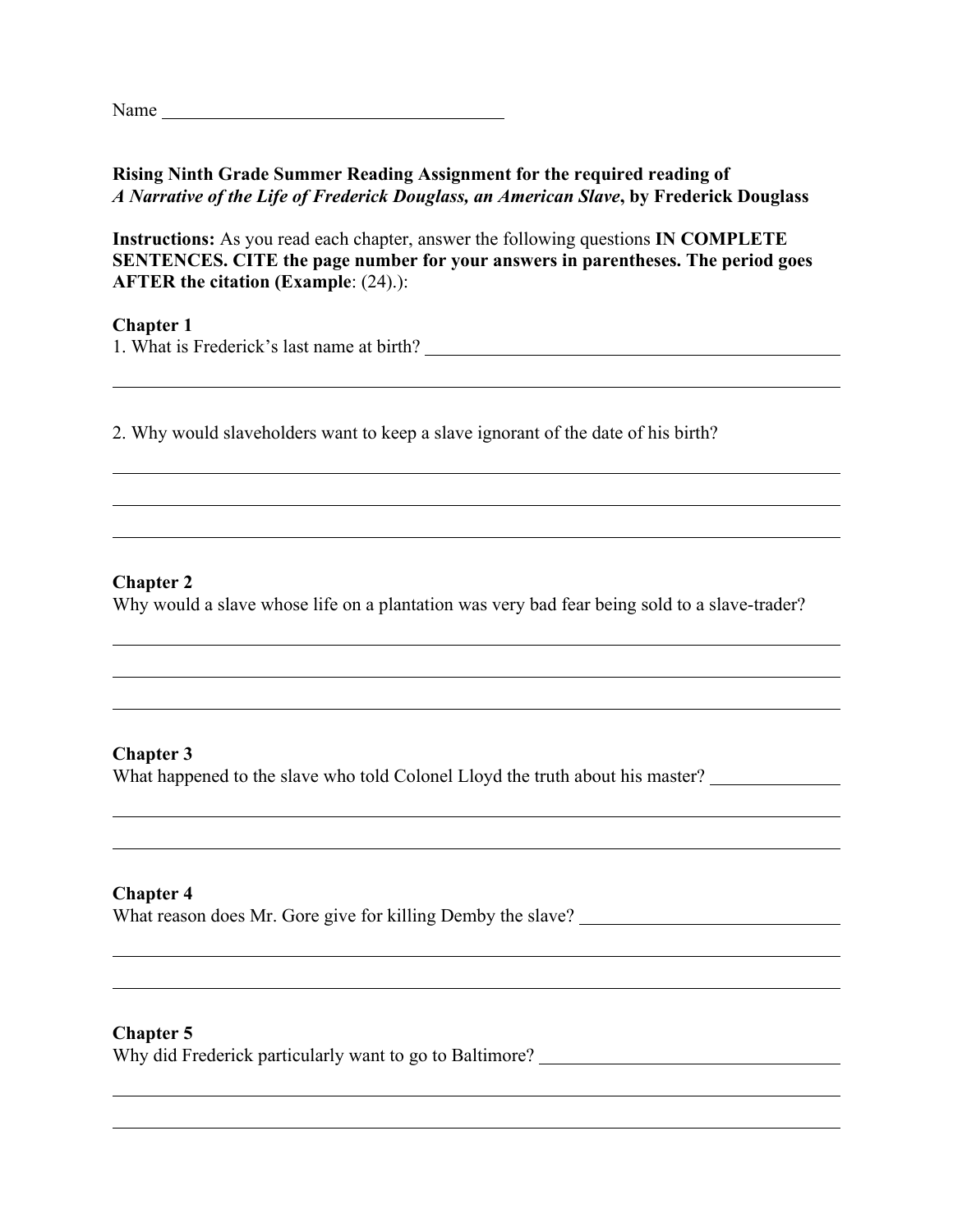What were Frederick's initial impressions of his new mistress, Mrs. Sophia Auld?

#### **Chapter 6**

Why does inability to read keep men enslaved, according to Frederick and to Mr. Auld?

What does Frederick hope to gain by learning how to read? \_\_\_\_\_\_\_\_\_\_\_\_\_\_\_\_\_\_\_\_\_\_\_

Why is the life of a city slave so much better than the life of a plantation slave?

### **Chapter 7**

What did Frederick learn from the book "The Columbian Orator"? \_\_\_\_\_\_\_\_\_\_\_\_\_\_\_\_\_

#### **Chapter 8**

Why was Frederick forced to return to the plantation after the death of his master?

What happened to Frederick's grandmother after the deaths of Lucretia and Andrew?

How does this anecdote help explain the value of slaves?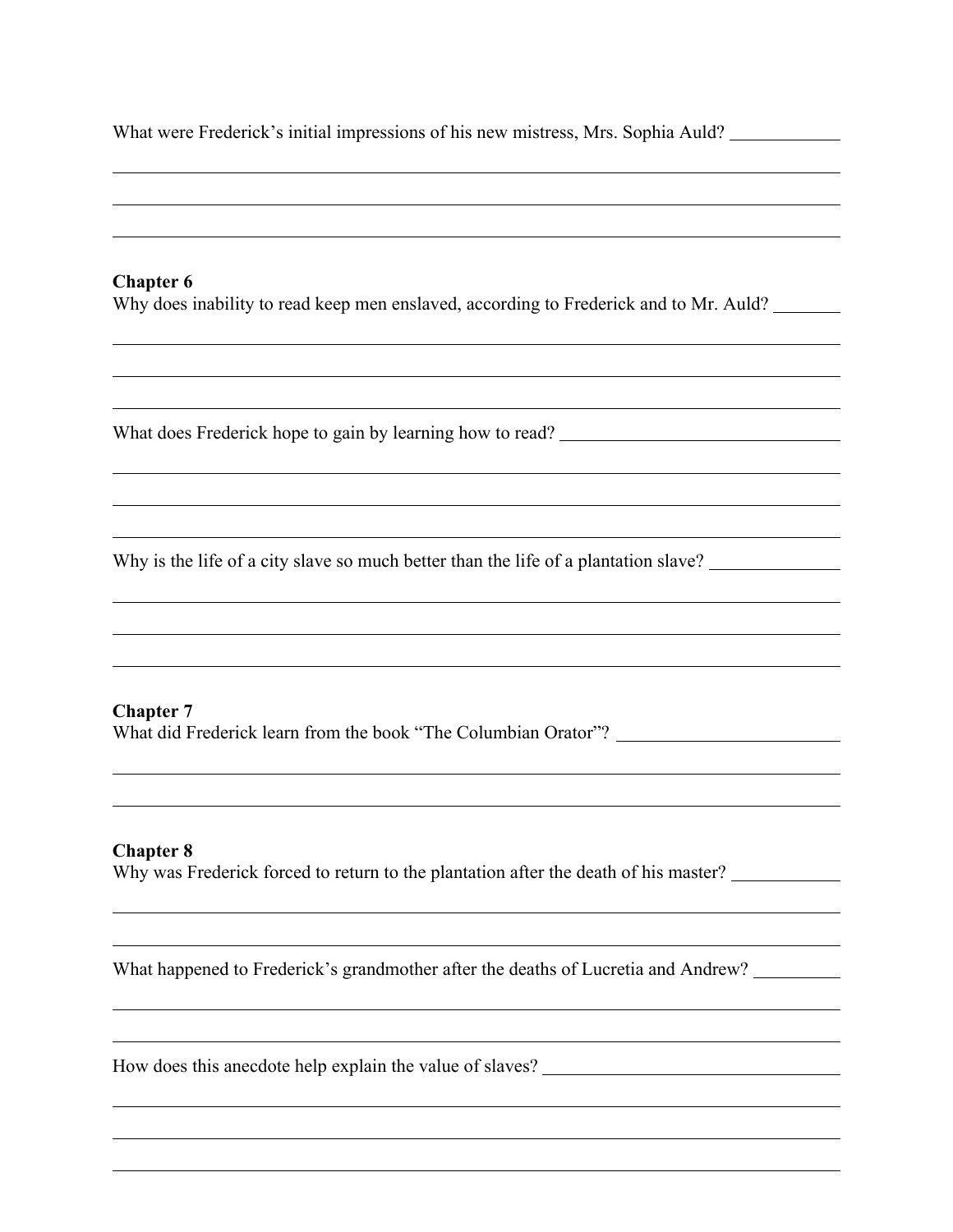#### **Chapter 9**

What, according to Frederick, happens to Master Thomas Auld after his conversion to

How does Master Thomas propose to 'break' Frederick?

#### **Chapter 10**

What does Frederick mean by "Mr. Covey's forte consisted in his power to deceive"?

Why does Mr. Covey buy a slave to use as a breeder? \_\_\_\_\_\_\_\_\_\_\_\_\_\_\_\_\_\_\_\_\_\_\_\_\_\_\_\_\_

Why is Frederick's battle with Mr. Covey "the turning-point in my career as a slave"?

How are the holidays used to "disgust the slave with freedom"?

What must Frederick do with the wages he earns each week as a caulker? Why?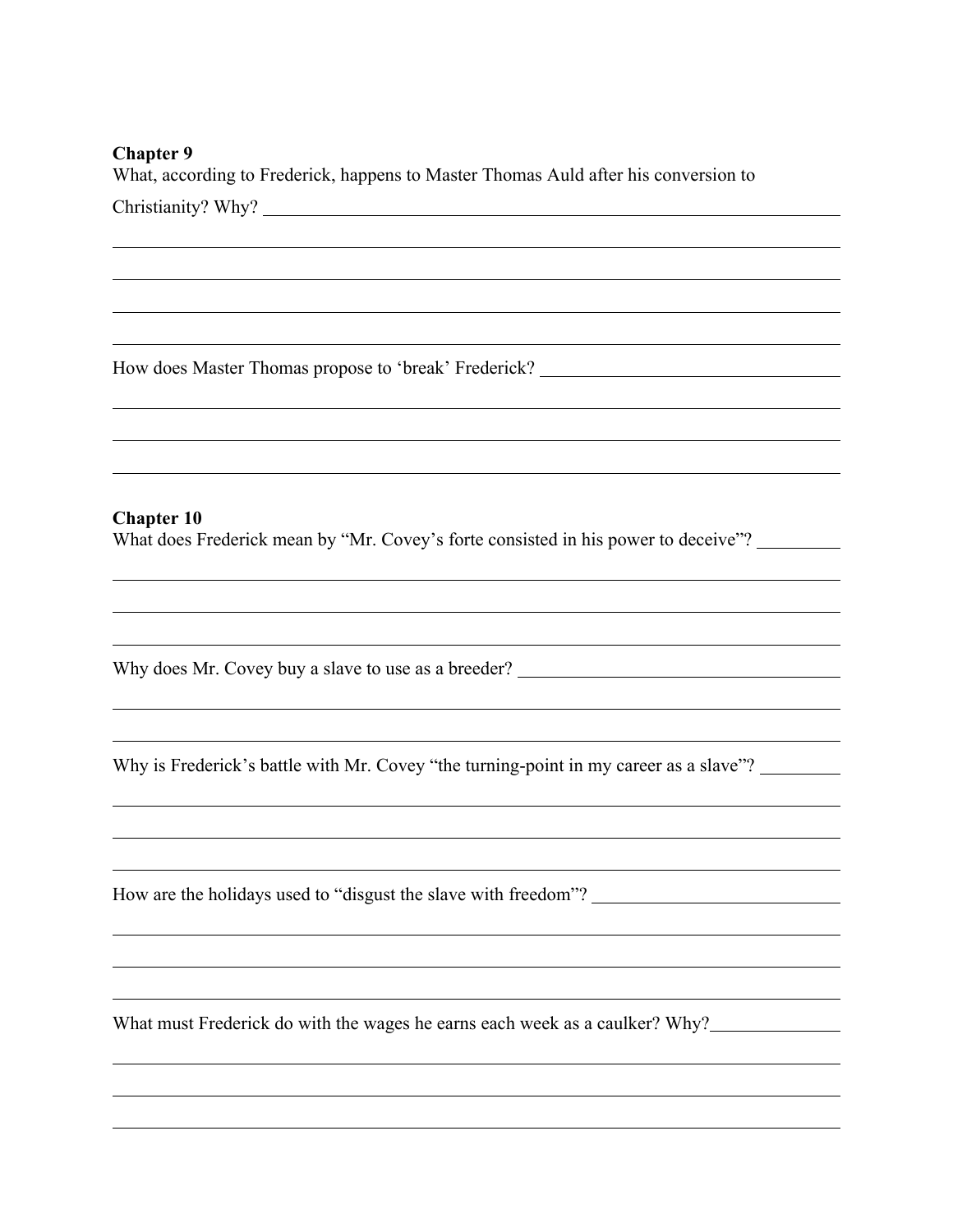# **Chapter 11**

For what two reasons does Frederick tell us that he cannot relate the means of his escape? 1)

| 2)                                                                                      |
|-----------------------------------------------------------------------------------------|
|                                                                                         |
| Why is Frederick's marriage such an important event? ____________________________       |
| Why did Frederick change his name so many times? ________________________________       |
| What does Douglass discover about prejudice against color in New Bedford? _____________ |
|                                                                                         |
|                                                                                         |
| What did you learn from reading Frederick Douglass's Narrative? ________________        |
|                                                                                         |
|                                                                                         |
|                                                                                         |
|                                                                                         |
|                                                                                         |
|                                                                                         |